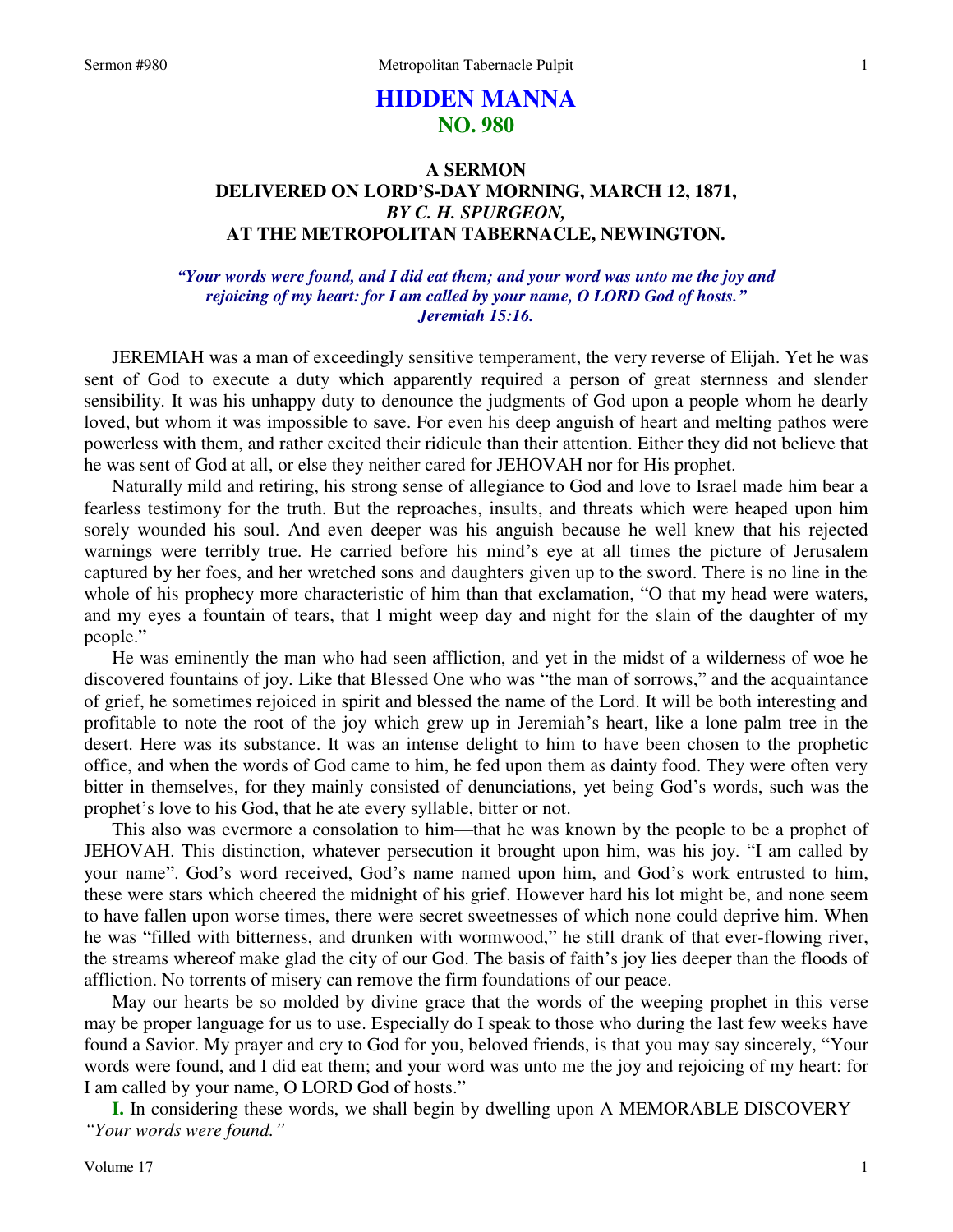#### Hidden Manna Sermon #980

As Jeremiah meant them, they signified this—that certain messages came to him most clearly from God, and he recognized them as such. He ascertained how far the thoughts which passed through his mind were originated by the Spirit of God, and how far they were merely his own imaginings. He separated between the precious and the vile, and when he had *found*, discovered, and discerned God's word, then it was that he fed upon it.

But the words, as we may use them, may signify something more. Beloved, it is a great thing to find God's word and discern it for ourselves. Many have heard it for years, and yet have never *found* it. I may say of them as of the heathen gods, "Eyes have they, but they see not: ears have they, but they hear not." Content with the outward letter of the Scriptures, the inner meaning is hid from their eyes. O that they had known the life-giving truth! O that they had found the "treasure hid in the field!"

The word of God to them might as well be the word of King James the First, whose name dishonors our authorized version, for they have never felt that its truths proceed immediately from the throne of God and bear the sign-manual of the King of kings. Hence they have never felt the weight of authority with which its authorship impresses Holy Writ.

What is meant by *finding* God's words? The expression suggests the mode. A thing found has usually been *sought for*. Happy is that man who reads the Scriptures and hears the word—searching all the while for the hidden spiritual sense which is indeed the voice of God. The letter of the truth contains a kernel, which is the inner life of it. Like some tropical fruits which are very large, but in which the actual life-germ is a comparatively small thing, so within the sacred volume are many words and books, but the living secret may be summed up in a few syllables.

The mystery which was hid from ages is a secret something which flesh and blood cannot reveal unto us. "Understand you what you read?" is a vital and heart-searching question, meaning more than appears at once. The chosen of God dig into the mines of revelation, believing that, "Surely there is a vein for the silver, and a place for gold where they fine it." Therefore they give their hearts to meditation, and cry mightily unto God to reveal Himself unto them. Such seekers winnow sermons as the husbandman winnows his corn. They care little for the chaff of fair speeches. They desire only the fine wheat of the Lord's own truth.

Solomon tells us the method of finding true wisdom in that cheering word at the commencement of the second chapter of the Proverbs, "My son, if you will incline your ear to wisdom, and apply your heart to understanding; yea, if you cry after knowledge, and lift up your voice for understanding; if you seek her as silver, and search for her as for hid treasures; then shall you understand the fear of the LORD, and find the knowledge of God." Though occasionally the Lord, in His infinite sovereignty, has been pleased to reveal His salvation to those who sought it not, according to His own word, "I am found of them that sought me not," yet there is no promise to this effect. The promise is to those who seek.

To find God's words means that we have been *made to understand them*. A man may be well versed in Scripture, both in the English and in the original tongue. He may be accustomed to read the best of commentaries, and be acquainted with Eastern manners, and yet he may be quite ignorant as to the Word of God. For the understanding of this Book, as to its depth of meaning, does not lie within the range of natural learning and human research. Reason alone is blinded by the excess of light, and wanders in darkness at noon day, for "The natural man receives not the things of the Spirit of God: for they are foolishness to him: neither can he know them, because they are spiritually discerned."

Before my conversion, I was accustomed to read the Scriptures, to admire their grandeur, to feel the charm of their history, and wonder at the majesty of their language, but I altogether missed the Lord's intent therein. But when the Spirit came with His divine life and quickened all the pages to my newlyenlightened soul, the inner meaning shone forth with quickening glory.

The Bible is to many carnal minds almost as dull a book for reading as an untranslated Latin work would be to an ignorant plowman, because they cannot get at the internal sense, which is to the words as juice to the grape, or the kernel to the nut. It is a tantalizing riddle till you get the key. But the clue once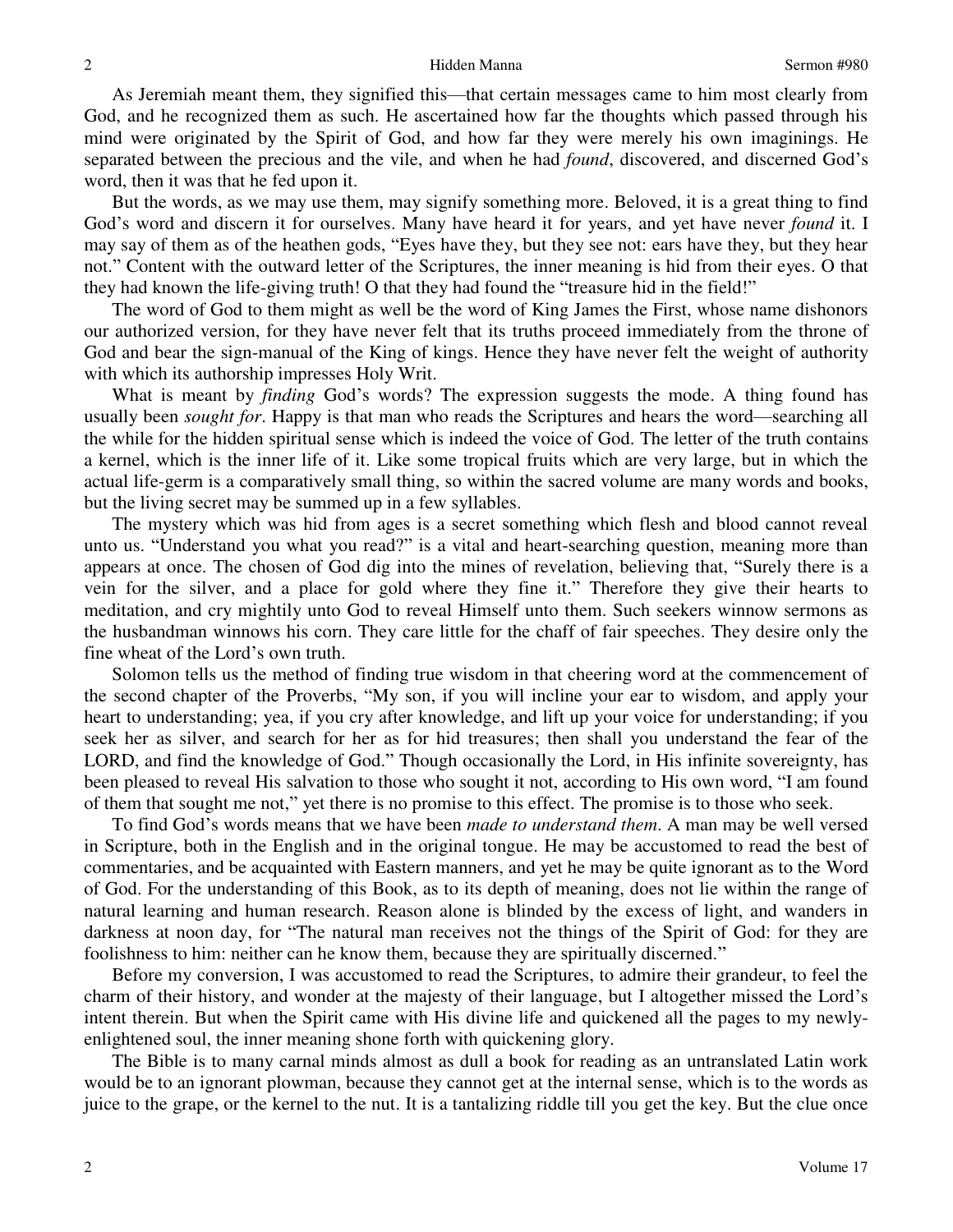found, the volume of our Father's grace absorbs our attention, delights our intellect, and enriches our heart.

To find the word of God means not only to understand it, but *to appropriate it as belonging to yourself*. To read a will is not an interesting occupation—repetitions, legal phrases, tautologies multiplied to utter weariness, but if there is a legacy left to you in that will, no writing will be more fascinating. You will trip lightly over the lawyer's fences and five-barred gates and rejoice as one who finds spoil when you reach those clauses which leave certain "messuages, tenements, and hereditaments" to yourself and heirs. In such a case every repetition becomes musical, and technical phrases sound harmoniously.

After this manner we learn to enjoy the Word of God by discovering that we have a part and lot in it. When we perceive that the Lord is calling *us* and blessing *us,* we have then found His word. When the divine promise assures us personally that our sin is forgiven, that our spirit is clothed in the righteousness of Christ, that heaven is for us, that we are accepted in the Beloved, then the word is found indeed. I will ask each hearer here whether in this respect he has found God's word. Have you an ear to hear Gospel truth as the voice of the infinite God addressed to your own soul?

The Dutch farmers at the Cape, at no very distant period, considered the Khoikhoi around them to be little better than beasts, quite incapable of anything beyond mere eating, drinking, stealing, and lying. After our missionaries had labored among the natives for a time, one of them was found reading the Bible by the roadside. A Dutchman inquired of him, "What book are you reading?"—"The Bible." "The Bible! Why that book was never intended for *you."—*"Indeed it was," said the black man, "for I see my name here." "Your name? Where?" cried the farmer. "Show it to me."—"There," said the Khoikhoi, putting his finger on the word, *"sinners."* "That's my name. I am a sinner, and Jesus Christ came to save me."

It were well indeed if men would but read the Bible saying, "In this volume the great God condescends to speak to me, and bids me come and reason with Him that my scarlet sins may become white. Therein He appeals to my weakness that He may remove it, to my willfulness that He may subdue it, to my distance from Him that He may bring me near!" Happy is that man who hears or reads the Word of God for himself, feeling evermore a living power witnessing within his soul and operating mightily upon him.

Unapplied truth is useless. Unappropriated truth may condemn, but cannot save. The word of God to an unregenerate heart is like a trumpet at the ear of a corpse, the sound is lost. Beloved, I pray that you may discern the truth, and then may grasp it as your own. May your interest and title to the promises be clearly made out so that not presumptuously, but with the full approbation of your conscience, you may know yourself to be beloved of the Lord.

"Your word was found." Yes indeed, it has been found by many of us, and a blessed find it was! Recollect, my brethren, the time when you first found God's Word? Recall the period of your conversion? Let the remembrance kindle in you anew the flame of gratitude. Magnify the divine grace which revealed the heavenly word to you. What a removal of darkness and bursting in of glory you then felt! It was a discovery far more memorable than the finding of a new continent by Columbus, or the discovery of gold mines in the southern continent—you found eternal life in God's Word. May you who have never *found* the life-giving word, be led to desire it. We pray for you, that the Lord may open your eyes to see wondrous things in His law.

**II.** Secondly, our text testifies to AN EAGER RECEPTION. *"Your words were found, and I did eat them."*

It is not, "I did hear them," for that he might have done, and yet have perished. Herod heard John gladly, and yet became his murderer. He does not say, "I did learn them by heart"—hundreds have committed chapters to memory and were rather wearied than benefited thereby. The Scribes fought over the jots and titles of the law, but were blind leaders of the blind notwithstanding. It is not, "Your words were found, and I did repeat them," for that he might have done as a parrot repeats language it is taught.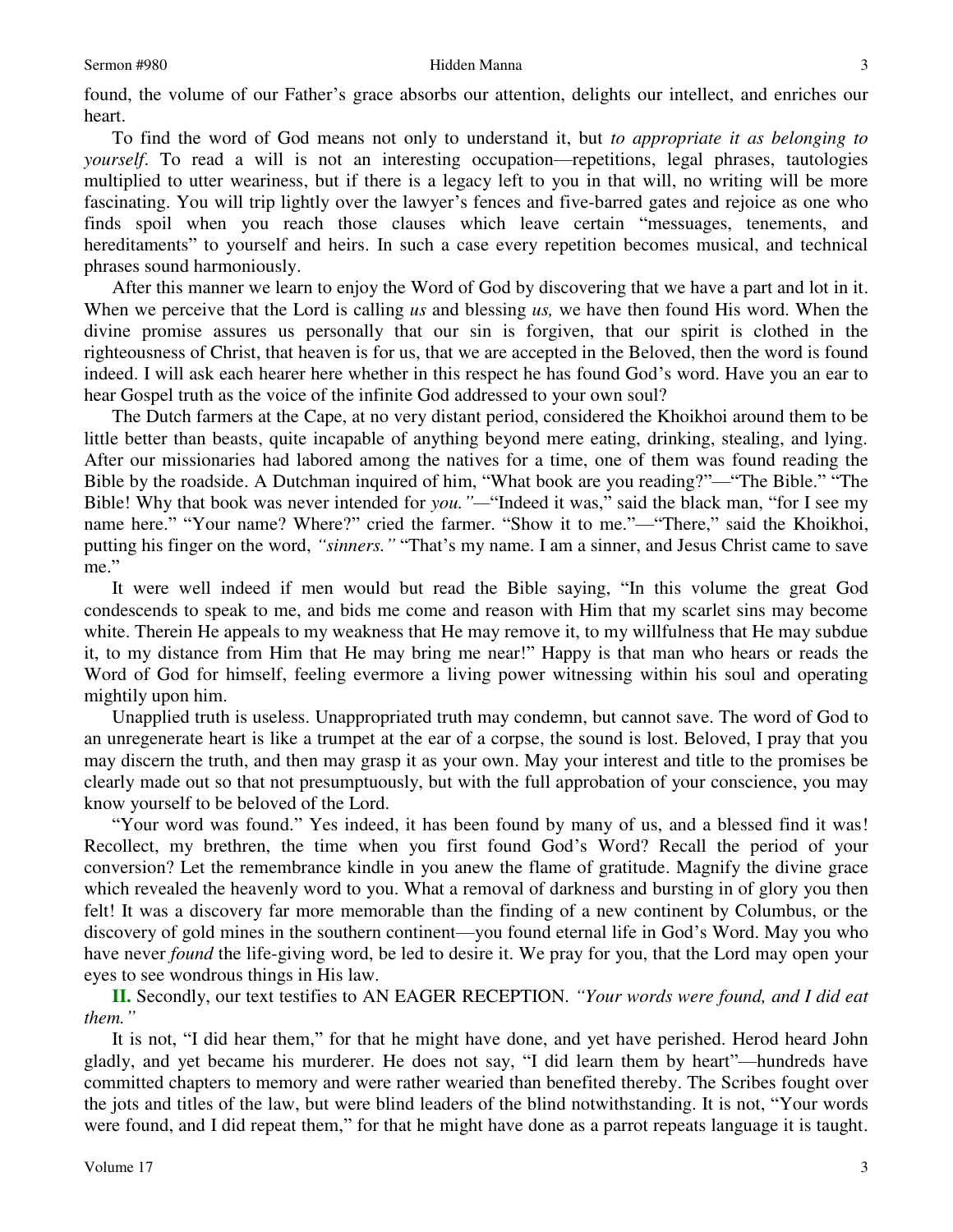Nor is it even, "Your words were found, and I remembered them," for though its an excellent thing to store truth in the memory, yet the blessed effect of the divine words comes rather to those who ponder them in their hearts.

"Your words were found, and I did *eat* them." What is meant by *eating* God's words? The phrase signifies more than any other word could express. It implies *an eager study,* "I did eat them." I could not have too much of them, could not enter too thoroughly into their consideration. He who loves the Savior desires to grow in knowledge of Him. He cannot read or hear too much or too often concerning his great Redeemer. He turns to the holy page with ever new delight. He seeks the blessing of the man who meditates in God's law, both day and night.

It is pleasing to notice the sharp-set, spiritual appetite of a new convert. He hungers and thirsts after righteousness. He will hear a sermon without fatigue, though he may have to stand in an uncomfortable position. And when one discourse is over, he is ready for another. O that we all had our first appetites back again!

Some professors grow very squeamish and proudly delicate. They cannot feed on heavenly truth, because indeed they see defects in the style of the preacher, or in the manner of the service. Some of you need a dose of bitters to keep you from quarrelling with your food. When the Word was found by my soul, I did not stand to remark upon an inelegant expression or a misplaced word, but I seized at once the marrow of the truth and left the bones to the dogs. I drank in the expressed juice of the sacred clusters and left the husks to the swine. I was greedy for the truth. My soul hungered even to ravenousness to be fed upon the bread of heaven.

The expression also implies *cheerful reception*. "I did eat them." I was so in love with Your Word that I not merely held it, rejoiced in it, and embraced it, but I received it into my inner man. I was not in a frame of mind to judge God's Word, but I accepted all without demur. I did not venture to sit in judgment upon my judge and become the reviser of the unerring God. Whatever I found to be in His Word I received with intense joy. The stamp of divine authority upon any teaching is enough for the believer.

Proud self-will demands to have doctrines proved by reasoning, but faith lets the declaration of JEHOVAH stand in the place of argument. Others may cry, "Let us spin our creed out of our own heart like the spiders. Let us find in the sayings of the great, the grounds of our beliefs, or let us remain in a state of suspense, to be molded by fresh discoveries." But *we* are committed to revelation, *our* minds are made up. We confess that we have eaten God's Word and intend still to feed upon it—upon the whole of it, and upon nothing else. Open your mouths, you wild asses of the wilderness, and snuff up wind. Our food is more substantial, and we will not leave it to wander with you.

The expression also signifies *an intense belief*. "Your words were found, and I did eat them." He did not say, "Perhaps it is true, and if it be so it is of no great consequence," but he made practical use of it at once. He set about testing the power of the Word to nourish his soul. He brought it into the most intimate contact with his being and allowed it to operate upon his vital parts. We have heard that God's Word is life. Be it ours to possess that life abundantly. The truth makes men strong, free, pure, god-like. Let us then eat it, that it may purify, strengthen, liberate, and elevate us. Whatever God's Word by His Spirit can do for man, it should be our desire to experience for ourselves. Blessed is that man who is so humbled as to become like a little child in the submission of his mind, his judgment, and all his faculties to the operation of the Word of divine truth. He has eaten it and shall live by it.

The language before us means besides both *the diligent* treasuring up of the truth and *the inward digestion of the same.* Food eaten does not long continue as it was. The juices of the body operate upon it, and the substance is dissolved and absorbed so that it becomes a part of the man's body. So when we find God's truth, we delight to meditate, contemplate, and consider. We let it dwell in our hearts richly till at last its sustaining, upbuilding, nourishing influence is felt, and we grow thereby.

It is not a hasty swallowing of the word which is blessed to us, but a deliberate eating of it. Our inward life acts upon the truth, and the truth acts upon our life. We become one with the truth, and the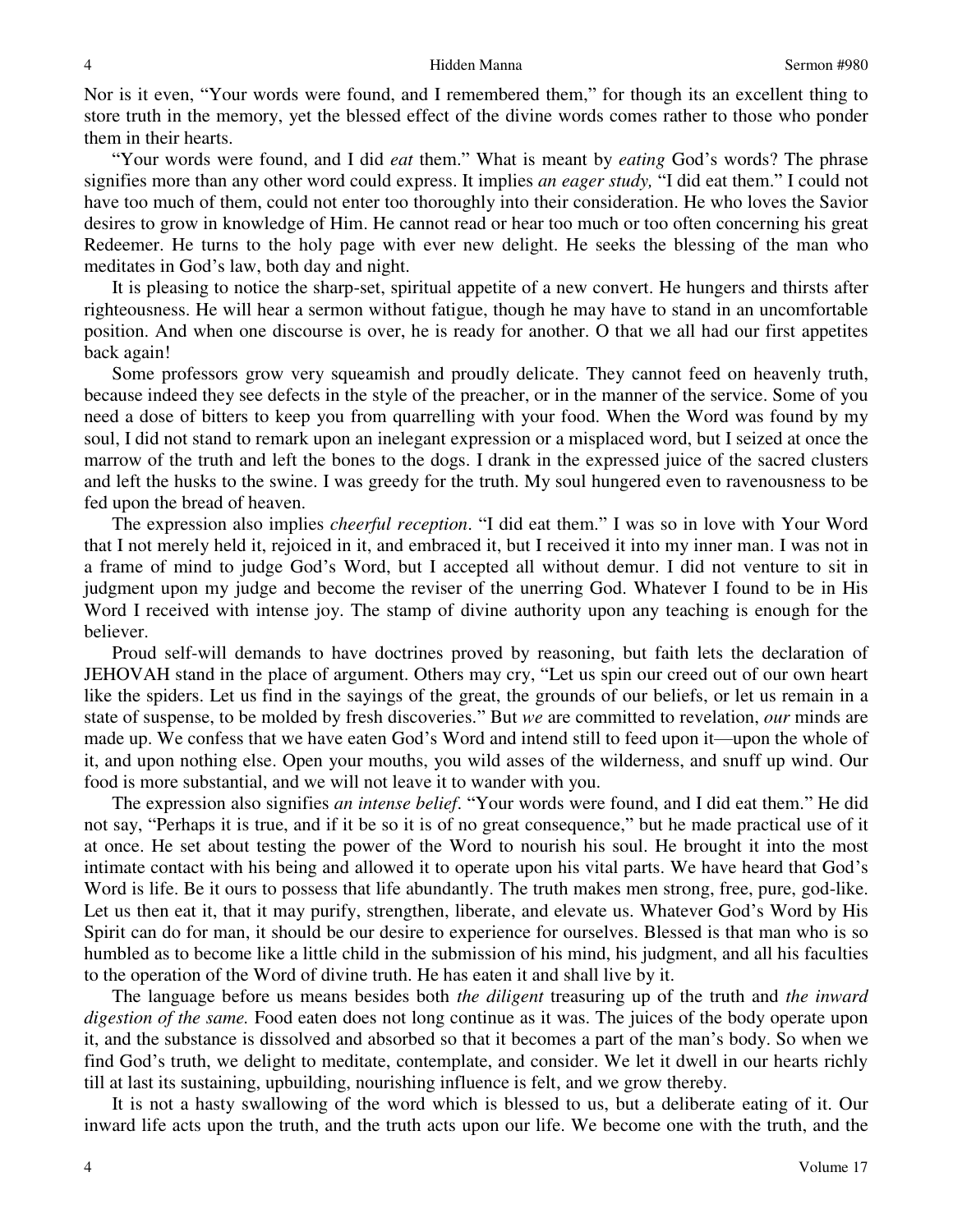truth one with us. I would to God we were all more given to feeding and lying down in the green pastures of God's Word. The sheep fattens as it chews the cud at peace, and so do we. Establishment in the Gospel is the result of meditation, and nothing is more desirable at this present crisis than that all believers should more constantly study and weigh the Word of God. Neglect in this matter has weakened, is weakening, and will weaken the church.

We want at this time not merely persons who have been aroused by solemn exhortation and led to give their hearts to Christ under the influence of deep emotion, but Christians well-instructed in the things which are verily believed among us, rooted and grounded in Gospel doctrines. Many professing Christians think very lightly of Scriptural knowledge, and especially of an experiential acquaintance with divine truth.

Few nowadays have studied the doctrines of grace so as to be able to give a reason for the hope that is in them. Too often converts are made by excitement, and as a consequence, when the excitement is gone, they grow cold. Some of them go back to the world and prove that they were never taught of God, and others linger on in a half-starved condition, because soul-sustaining truth is hidden from them. The man who knows the truth and feels that the truth has made him free, is the man who will continue a free man at all hazards.

There are enemies of the faith about nowadays. Error is put in very tempting forms. Those who try to subvert the Gospel are exceedingly dexterous and know how to make every falsehood fascinating. These will rend and devour, but who will be their victims? Not the instructed saints, not those who can say, "Your words were found, and I did eat them," but the mixed multitude in nominal union with the church, who scarcely know what they believe, or knowing it merely in the letter have no inward vital acquaintance therewith.

We read in the Word of God of certain deceivers who would, if it were possible, deceive the very elect, from which we gather that the elect cannot be deceived, and that for this reason—that the truth is not held in the hand of the elect man as a staff which can be wrenched from him, but he has eaten it, it has entered into his vital substance. You cannot tear away from a man what has become assimilated to himself. You might draw the silken thread out of a piece of tapestry and in so doing injure the material, but you cannot remove the truth which is interwoven into the fabric of our new-born nature by the Holy Spirit. A Christian is dyed ingrain with the truth—he wears no flying nor fading colors. He can as soon cease to be as cease to believe what he has learned by the Spirit's teaching.

In olden times, the fury of persecutors has failed to make the servants of Christ deny the faith. The saints were taken to the stake, but the fires which devoured their bodies only burned their testimonies into the hearts of other witnesses. They were faithful even unto death. This glorious firmness in the faith is greatly needed now to resist the insidiousness of error.

Besides, dear friends, it may in the providence of God happen that some of you will be taken away from the ministry which now feeds you, and what will you do if the Word of God is not in your inmost souls? I have observed many who did run well when under a Gospel ministry, who when they have been removed into a barren region, have lagged and loitered in the race. Some whose principles were never very deep have given them up when placed in society which despised them. I pray you get such a hold of the Gospel that you need not be dependent upon the preacher or upon earnest companions.

Let not your faith stand in the wisdom of man, but in the power of God. No truth will be of any use to you unless it is branded into you. Yea, and made to penetrate the marrow of your being. If you *could* give up the truth, you have never received it. He only has the truth who so holds it that he could never part with it. A person takes a piece of bread and eats it. He who gave it to him demands it back. If he had put that bread upon a shelf, or laid it in a cupboard, he could return it, he can hand it down, but if he can reply, "I have eaten it," there is an end to the request. No human power can reproduce what is already eaten.

"Give up justification by faith and trust in sacraments," says the Ritualist. "Give up faith and follow reason," cries the infidel. We are utterly unable to do either. And why? Because our spiritual nature has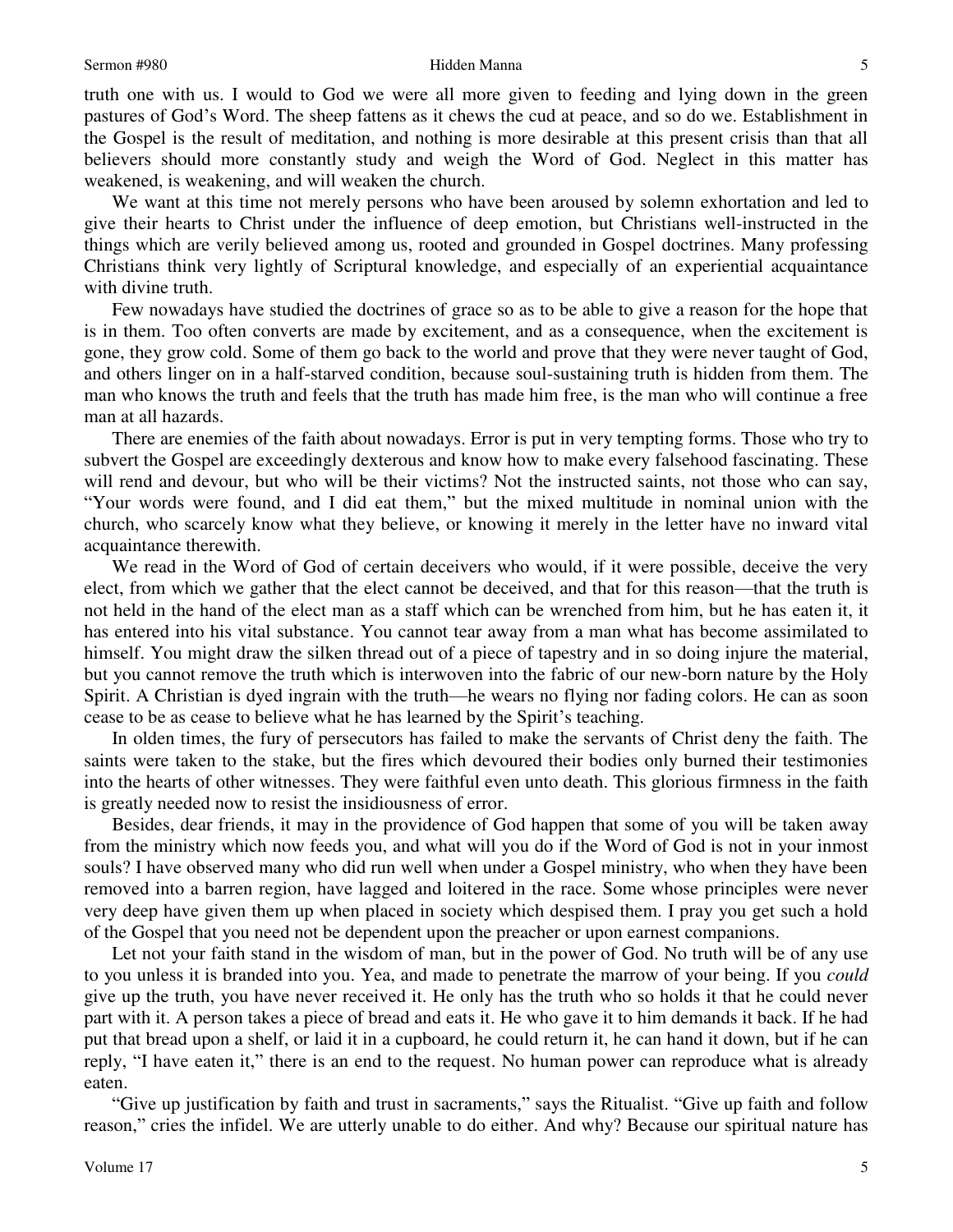#### Hidden Manna Sermon #980

absorbed the truth into itself, and none can separate it from us, or us from it. To live upon the truth is the sure method to prevent apostasy. "Be not carried about with divers and strange doctrines. For it is a good thing that the heart is established with grace; not with meats, which have not profited them who have been occupied therein." May you all be rooted and built up in Christ Jesus and established in the faith as you have been taught, abounding therein with thanksgiving.

Besides, good friend, you cannot be very useful to others if you are an unintelligent Christian. To do much good, we must have truth ready at hand, and be apt to teach. I desire that you may grow up, you who are new-born into the Christian family, to become fathers and mothers in Israel. But this cannot be unless you, as new-born babes desire the unadulterated milk of the Word, that you may grow thereby. O for a race of Bible-reading Christians! We have long had a society for selling the Bible, but who shall found a society for getting the Bible read?

A young man who never had read his Bible was tempted to do so and led to conversion by the gift of a bookmark presented to him by a relative. The gift was made upon the condition that it should be put into his Bible, but should never stop two days in a place. He meant to shift it, and not to read the Book, but his eye glanced on a text. After a while he became interested, by-and-by he became converted, and then the bookmark was moved with growing pleasure.

I am afraid that even some professors cannot say that they shift their bookmark every day. Probably of all the books printed, the most widely circulated, and the least read volume, is the Word of God. Books about the Bible are read, I fear, more than the Book itself. Do you believe we would see all these parties and sects if people studiously followed the teaching of inspiration? The Word is one—whence these many creeds?

We cry, "The Bible, and the Bible alone, is the religion of Protestants," but it is not true of half the Protestants. Some overlay the Bible with the Prayer Book, and kill its living meaning. Others read through the spectacles of a religious leader, and rather follow man's gloss than God's text. Few come to the pure fount of the undefiled Gospel. A second-hand religion suits most, for it spares them the trouble of thinking, which to many is a labor too severe. While to be taught of man is so much easier than to wait upon the Holy Spirit for instruction.

Remember you, my beloved children in Christ, the words of David and make them your own, "I will delight myself in your statutes: I will not forget your word." "How sweet are your words unto my taste! yea, sweeter than honey to my mouth." "Your testimonies have I taken as an heritage forever: for they are the rejoicing of my heart." "My eyes prevent the night watches that I might meditate in your word." "My soul has kept your testimonies; and I love them exceedingly. I have kept your precepts and your testimonies: for all my ways are before you."

**III.** Thirdly, the text tells us of HAPPY CONSEQUENCES. *"Your word was unto me the joy and rejoicing of my heart*.*"*

He who has spiritually found God's word and consequently feeds upon it, is the happy man, but in order to get joy from God's Word, and consequently feeds upon it, is the happy man. But in order to get joy from God's Word, we must receive it universally. Jeremiah first speaks of God's "words," then he changes the number and speaks of God's "word." We are not only to receive parts of the Gospel, but the whole of it, and then it will afford us great joy. That man's heart is right with God who can honestly say that all the testimonies of God are dear to him.

"But," says one, "that is impossible— parts of the Bible are full of terrible denunciations, can they afford us joy?" In this way, brethren. If God appoints that sin should be punished, we are not to rebel against His righteous ordinance, nor to close our minds to the consideration of divine justice. God's judgments are right, and what is right we must rejoice in. Moreover, by the threatenings of the Word many are led to forsake their sin, and thus the warning itself is a means of grace. To tender-hearted Jeremiah I have no doubt it was a trial to say, "Your city will be destroyed, and your women and your children will be slain." But when he considered that some might be led to repentance, he would with tearful vehemence deal out the thunder of the Lord.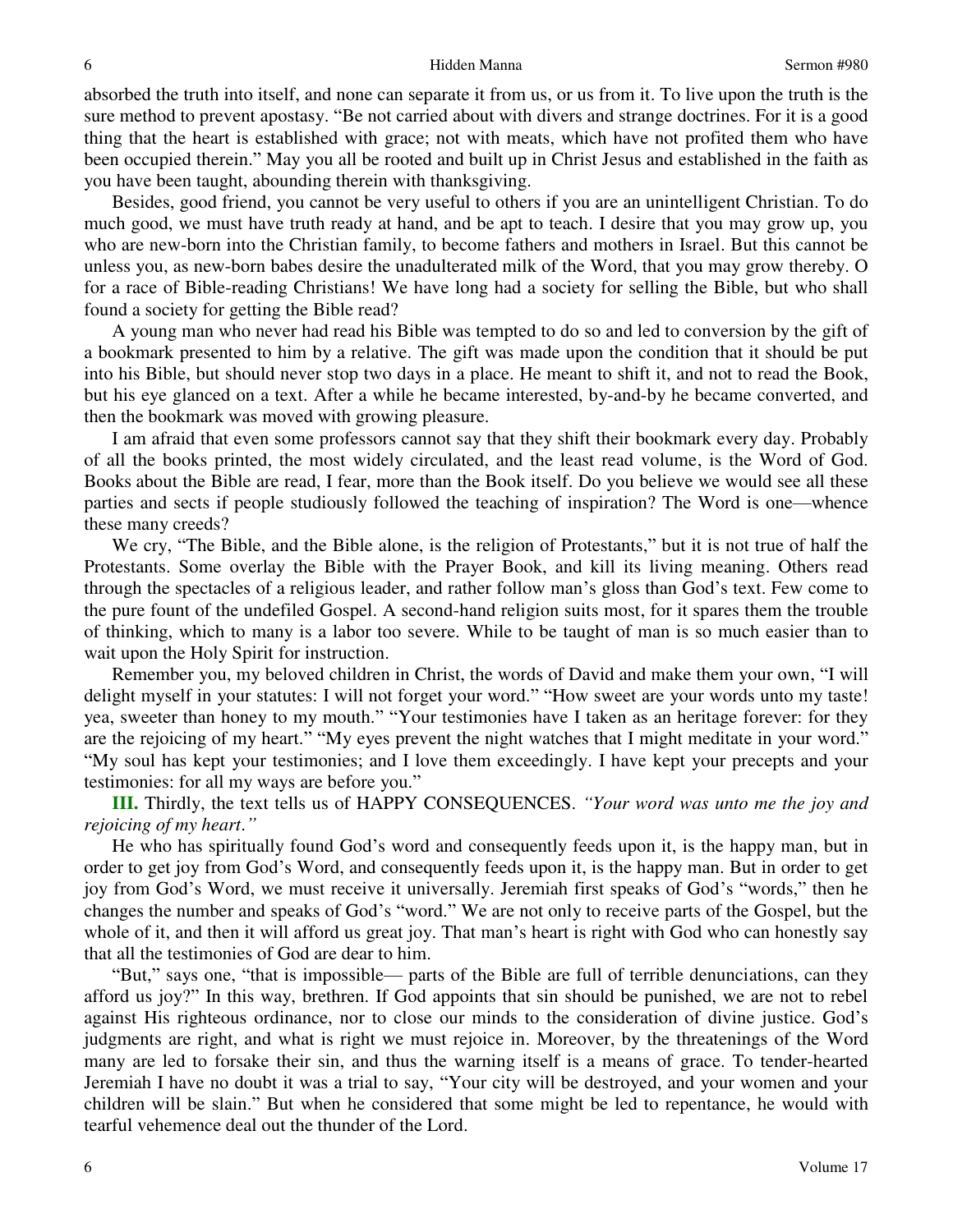But brethren, God's Word is not all threatening. How much of it consists of exceeding great and precious promises? grace drops from it like honey from the comb. How would even Jeremiah brush away the falling tear, while that face usually so clouded would beam as the sun when he spoke of the Messiah? Surely, if there be anything in the whole range of the truth which can make our hearts leap for joy, it is the part of it which touches upon the lovely person and finished work of our adorable Redeemer, to whom be honor and glory forever. Receive the whole of God's Word. Do not cut a single text out of Scripture or desire to pervert its meaning. Hold the truth in its entirety and harmony, and then as a matter of certainty it will become to you the joy and rejoicing of your spirit.

Allow me to interject another thought. No word of God to Jeremiah would have given him joy if he had not been obedient to it. If he had kept back a part of his Master's message, it would have been an intolerable burden to his conscience. What a wound it makes in the heart if we have to inwardly confess, "I have been unfaithful. I have neglected a command of the Most High." Never, I beseech you, allow any text of Scripture to accuse you of having neglected its teaching or denied its obvious meaning.

There are ordinances to which some of you have not submitted yourselves which you know to be the will of Jesus Christ. How can the Scriptures be a joy and rejoicing to you when their pages accuse you of disobedience to your Master's will? In order to have the full joy of the testimony of God, your mind must yield itself to what God reveals as the plastic clay to the potter's touch, your willing spirit must be prompt to run as with winged feet in the ways of obedience to all that Christ commands. Then the word being found, and you having eaten it, it will be to you a song in the house of your pilgrimage.

Let me refresh your memories for a moment by reminding you of certain choice truths in God's Word which are brimming with comfort. There is the doctrine of election. The Lord has a people whom He has chosen, and whom He loved before the foundations of the world. I will suppose that you have found it out for yourself, and have read the riddle, and like the apostle Paul, can say, "Whom he did foreknow, he also did predestinate to be conformed to the image of His Son; and whom he did predestinate, them he also called: and whom he called, them he also justified."

I will suppose that you know yourself to be called, and therefore know yourself to be predestinated. Is not this the joy and rejoicing of your heart? Is it not to you a very heaven below to believe that ere the hills were made, God loved you, ere sin was born or Satan fell, your name was in His book, and He regarded you with infinite affection? Could any doctrine be a more abundant table, spread for you in the presence of your enemies?

Take another doctrine, the doctrine of the immutability of divine love. Before you knew the secret of it, it was a mere dogma, but now you understand that Jesus never changes, and therefore the promises are yea and amen, you will, you must rejoice. Having loved His own, He loved them to the end. Is not this music to your ear? "I have loved you with an everlasting love," is not this a heavenly assurance? As you sit down and consider for yourself, "God has loved me, for He has given me salvation in Jesus Christ, and the mountains may depart, and the hills be removed, but the covenant of His grace cannot depart from me," will not your cup run over, and your soul dance before the ark of God? Of course it will not be so till you have found the Word for yourself, and have eaten it, but then it shall be marrow and fatness to you.

Thousands of God's people live in doubts and fears, because they have not eaten God's word as they should. They do not know the fullness of the blessings of the Gospel of peace. Many are in bondage through the fear that after all though they have been believers for years, they are not yet saved, whereas if they read the Scriptures, and received their meaning, they would know that the moment the sinner believes in Christ he is saved. In that very instant he has passed from death into life and shall never come into condemnation. If they read the Scriptures, would they harbor such doubts about being left to perish after having believed? The thing is impossible. The people of His choice JEHOVAH cannot cast away. No members of Christ's body shall be allowed to perish, or else the body of Christ would be mangled, and He Himself would be the head of a dismembered frame.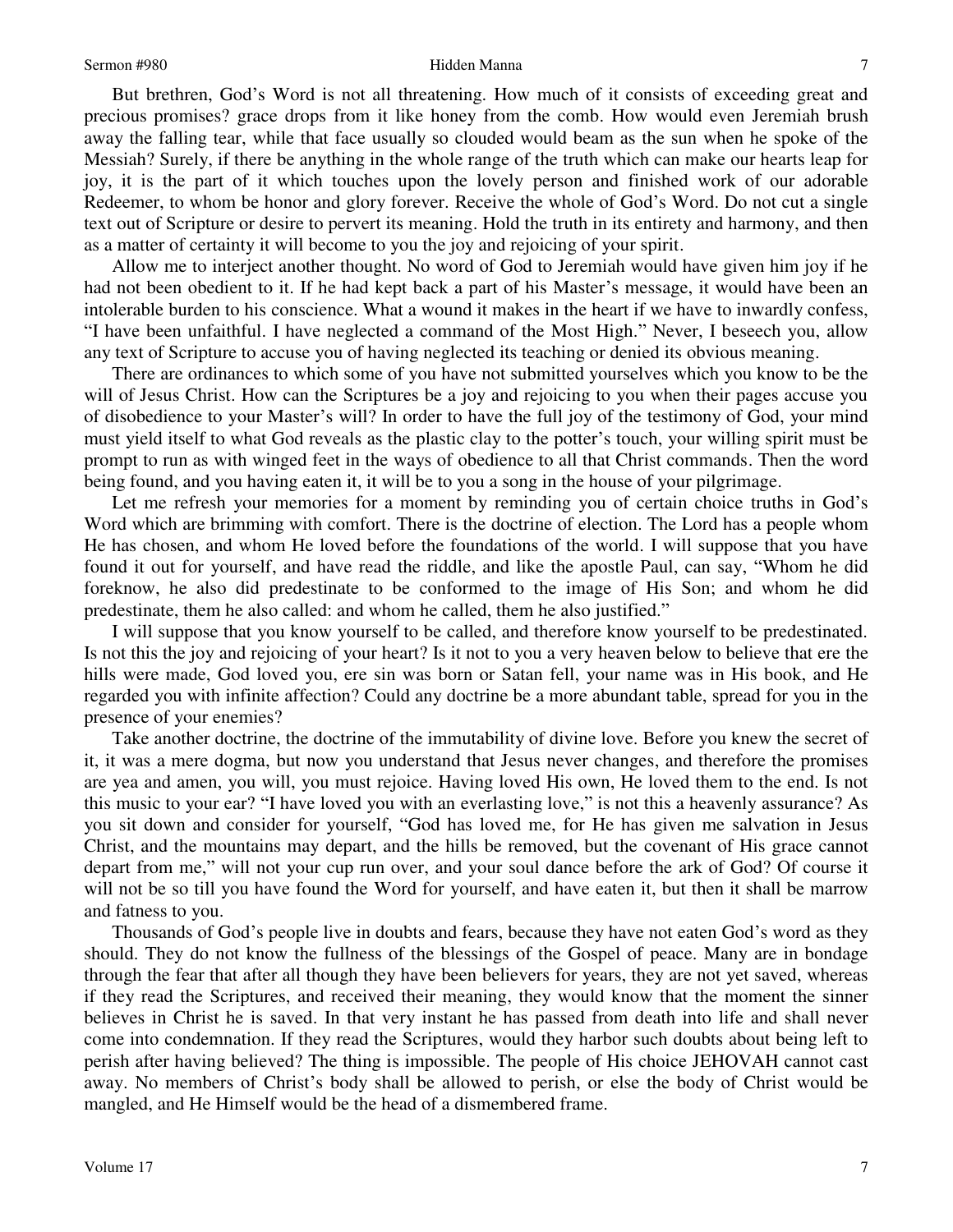To have a clear understanding of the Gospel, to know the covenant which like a mighty rock underlies all Gospel blessings, to know Christ and our union with Him, to know His righteousness, His perfection, and our perfection in Him, to know the indwelling of the Holy Ghost, these things must inevitably make us strong in the joy of the Lord. Half our doubts and fears would vanish if we had more acquaintance with the Lord's statutes. Other knowledge brings sorrow, but this wisdom is the joy and rejoicing of the heart.

Beloved, if there is a quarrel between you and any text of Scripture, end the dispute by giving way at once, for the Word of God is right, and you are wrong. Do not say, "We have always been of one way of thinking, and our parents were so before us." Have respect unto God and sit at Jesus' feet. The Lord's teaching is in this Book and may be opened to you by His Spirit. Test everything by the Word. Prove the spirits whether they be of God. Do not be such fools as to take your religion from fallible men when you may have it from the infallible God. Some who do so are not fools in other matters, but in this case it may be said of them as it was once said of the people of an Italian city, "They were not fools, but they acted as if they were."

Persons who would not take the opinion of anybody else as to the goodness of a half-crown, will leave their religion to be settled by an Act of Parliament, or by convocation, or by conference. What are brains given to us for? Are we forever to be the slaves of majorities and follow a multitude to do evil? God forbid! Stand upright, O Christian man, and be a man. God has given you a judgment, and His Spirit waits to enlighten it. Search the Scriptures! See whether the things handed down by tradition came from the devil or from God, for many an ancient maxim may be traced to the infernal pit. To the law and to the testimony, if they speak not according to this word, it is because there is no light in them. May we have grace given us like Ezekiel to receive the roll from the Lord's hand, to eat it, and to find it in our mouth as honey for sweetness.

**IV.** The fourth point is A DISTINGUISHING TITLE. *"I am called by your name, O LORD God of hosts."*

This may not appear to some of you a very joyful thing—to Jeremiah it was pre-eminently so. In Jeremiah's day the name of the Lord God of hosts was despised. The God of hosts was the subject of derision among the rabble of Jerusalem, and the weeping prophet of mournful countenance, who spoiled their mirth, came in for his full share of scorn. Jeremiah, instead of feeling it a hard thing to be associated with the Lord in this contempt of the wicked, was glad to be so honored. The reproaches of those who reviled the Lord fell upon His poor servant, and he was content to have it so.

O you who love Jesus Christ, never shun the scandal of His cross! Count it honor to be despised for His sake. Let fear be far from you. Remember Moses, of whom it is written, "He esteemed the reproach of Christ to be greater riches than all the treasures of Egypt." It does not say he esteemed Christ to be greater riches, an ordinary believer would do that, but he reckoned the worst thing connected with Christ to be better than the best thing about the world. The reproach of Christ he esteemed above Pharaoh's crown.

Disciples of Jesus, be willing to bear all the contumely the wicked pour upon you for your Lord's sake, for in so doing they help to make you blessed. Through the mire, and through the slough, march side by side with the truth, for those who share her pilgrimage shall share her exaltation. Be content to abide with Christ in His humiliation, for only so may you be sure that you shall be with Him in His glory.

It was a comfort to Jeremiah that he bore the name of the despised God. It made him the object of very much persecution as well as contempt. The king put him in the dungeon. He was made to eat the bread of affliction, and was in tribulations oft, but he took it all joyfully for the Lord's sake. And if to serve Christ today, and bear His name, should entail extreme suffering, as in the days of Rome's tyranny, yet, my brethren, we ought to be cheerful in the bearing of it, and glad that we are counted worthy to suffer for the name of Jesus Christ.